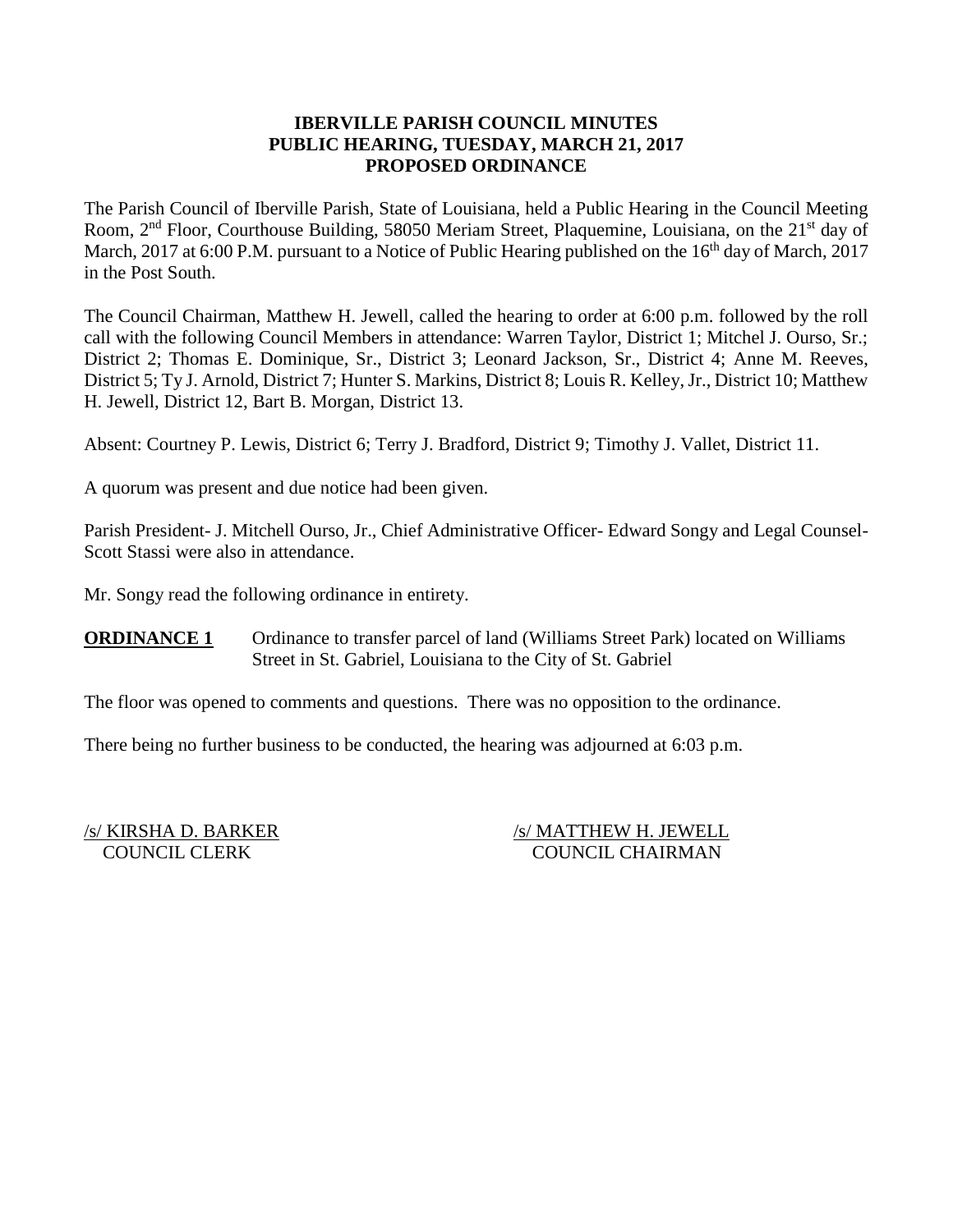## **IBERVILLE PARISH COUNCIL MINUTES REGULAR MEETING, TUESDAY, MARCH 21, 2017**

The Parish Council of Iberville Parish, State of Louisiana, met in Regular Session, in the Council Meeting Room, 2<sup>nd</sup> Floor, Courthouse Building, 58050 Meriam Street, Plaquemine, Louisiana, on the 21<sup>st</sup> day of March, 2017.

The Council Chairman, Matthew H. Jewell, called the meeting to order at 6:30 p.m. followed by the roll call with the following Council Members in attendance: Warren Taylor, District 1; Mitchel J. Ourso, Sr.; District 2; Thomas E. Dominique, Sr., District 3; Leonard Jackson, Sr., District 4; Anne M. Reeves, District 5; Courtney P. Lewis, District 6; Ty J. Arnold, District 7; Hunter S. Markins, District 8; Terry J. Bradford, District 9; Louis R. Kelley, Jr., District 10; Matthew H. Jewell, District 12; Bart B. Morgan, District 13.

Absent: Timothy J. Vallet, District 11.

Parish President- J. Mitchell Ourso, Jr., Chief Administrative Officer- Edward Songy and Legal Counsel-Scott Stassi were also in attendance.

A quorum was present and due notice had been published in the official journal on the 16<sup>th</sup> day of March, 2017. The Pledge of Allegiance followed.

Council Chairman Jewell called for anyone wanting to make public comments to register with the Clerk. There were 3 people who registered to speak: Mr. Wayne Brigelia, Mr. Warren Harang, Mr. Patrick Lawless.

#### ADDENDUM

Chairman Jewell stated 3 people registered to speak before the Council. A unanimous vote is required to allow the addendum items.

Upon a motion by Councilman Kelley, and seconded by Councilwoman Reeves, it was moved to go into addendum to allow 3 people to speak before the Council. The motion having been duly submitted to a vote was duly adopted by the following yea and nay votes on roll call:

YEAS: Taylor, Ourso, Dominique, Jackson, Reeves, Lewis, Arnold, Markins, Bradford, Kelley, Morgan. NAYS: None. ABSTAIN: None. ABSENT: Vallet

The motion was declared adopted by the Chairman on March 21, 2017.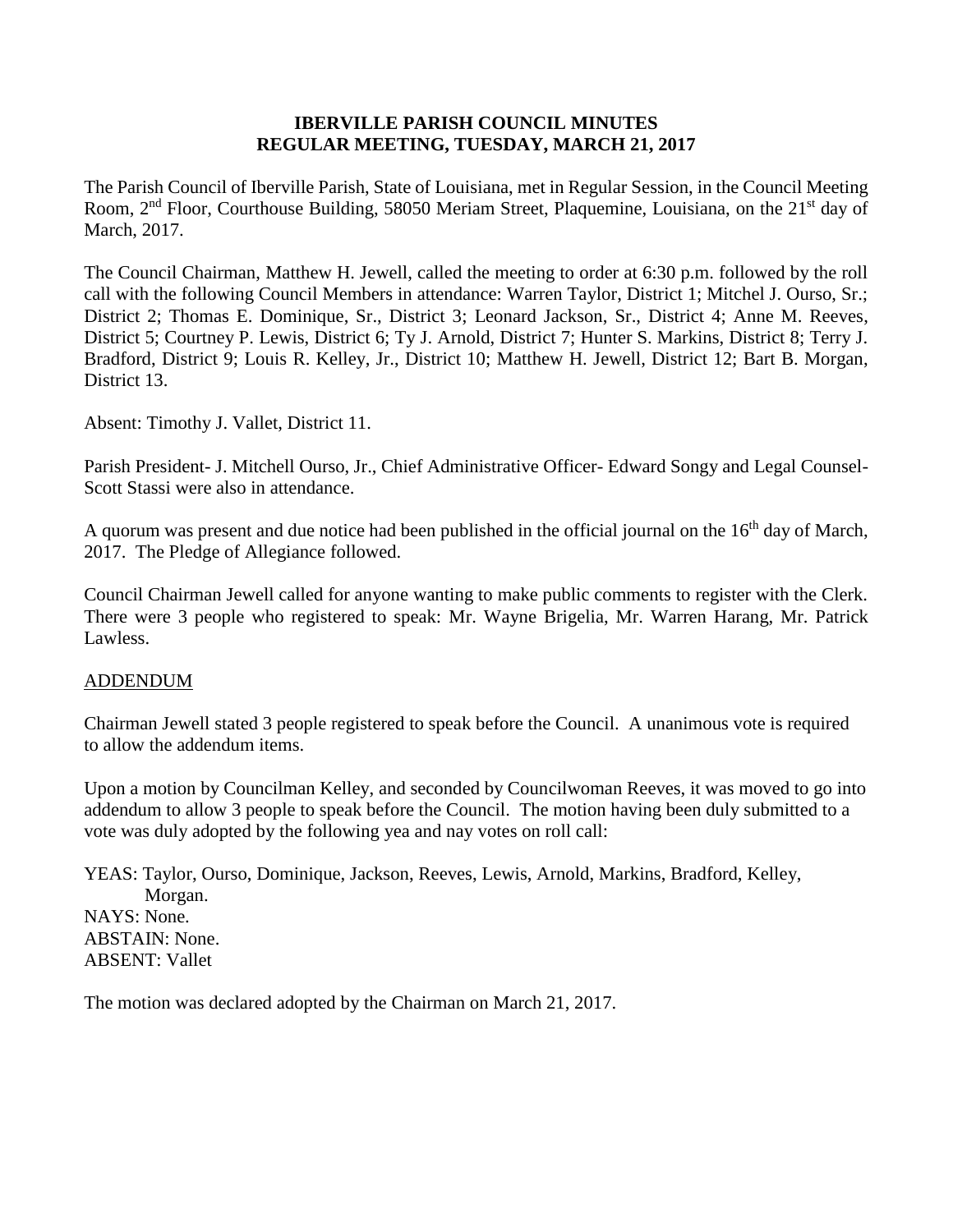- A) Candidate for District No. 2 Senator- Mr. Wayne Brigelia
	- Mr. Brigelia came before the Council to introduce himself and announce his candidacy for District No. 2 Senator. Mr. Brigelia explained that he has helped people all of his life and will continue to do so if elected District No. 2 Senator.
- B) Candidate for District No. 2 Senator- Warren Harang
	- Mr. Harang came before the Council, introducing himself and announcing his candidacy for District No. 2 Senator. Mr. Harang explained he wants to bring credibility back to Senate District No. 2.
- C) Candidate for District No. 2 Senator- Patrick Lawless
	- Mr. Lawless came before the Council and introduced himself, and announced his candidacy for District No. 2 Senator. Mr. Lawless expressed his desire to serve as District No. 2 Senator and cut wasteful spending and promote self-sufficiency.

Upon a motion by Councilwoman Lewis, and seconded by Councilwoman Reeves, it was moved to go out of addendum. The motion having been duly submitted to a vote was duly adopted by the following yea and nay votes on roll call:

YEAS: Taylor, Ourso, Dominique, Jackson, Reeves, Lewis, Arnold, Markins, Bradford, Kelley, Morgan. NAYS: None. ABSTAIN: None. ABSENT: Vallet

The motion was declared adopted by the Chairman on March 21, 2017.

# PRESENTATIONS AND APPEARANCES

- A) Proclaiming April 2017 as Autism Awareness Month
	- Chairman Jewell read the proclamation aloud. The Council proclaims the month of April as Autism Awareness Month in Iberville Parish. Ms. Teresa Wilson and Mr. Daniel Verret, came forward to accept the proclamation on behalf of Families Helping Families and their 8th Active for Autism Walk/Run and Fun Fest. A picture was taken for the newspaper.
- B) Resolution of Recognition for the White Castle Bulldogs as the LHSAA 1A State Champions
	- The Resolution of Recognition was read aloud by Vice Chairman Taylor. Vice Chairman Taylor, Councilman Ourso, and Councilman Dominique presented the resolution to the White Castle High School Basketball Team and Head Coach Troy Green. A picture was taken for the newspaper.
- C) Presentation by Neel-Schaffer, Inc. of "Traffic Study" for Iberville Parish
	- Neel-Schaffer, Inc. presented a slideshow presentation regarding the Iberville Parish Traffic Study. The scope of work was to include daily traffic counts. They estimated on a daily basis how much traffic is entering and exiting the Parish in 2016. They also reviewed the CRISIS southern bridge crossing alternatives F, N, Q, and R using the Capital Region Planning Commission Transportation Model.
	- Location 1 represents traffic data that was collected on LA 1 in West Baton Rouge Parish with a count of 43,400 vehicles per day on a daily basis. Location 2 represents LA 1 at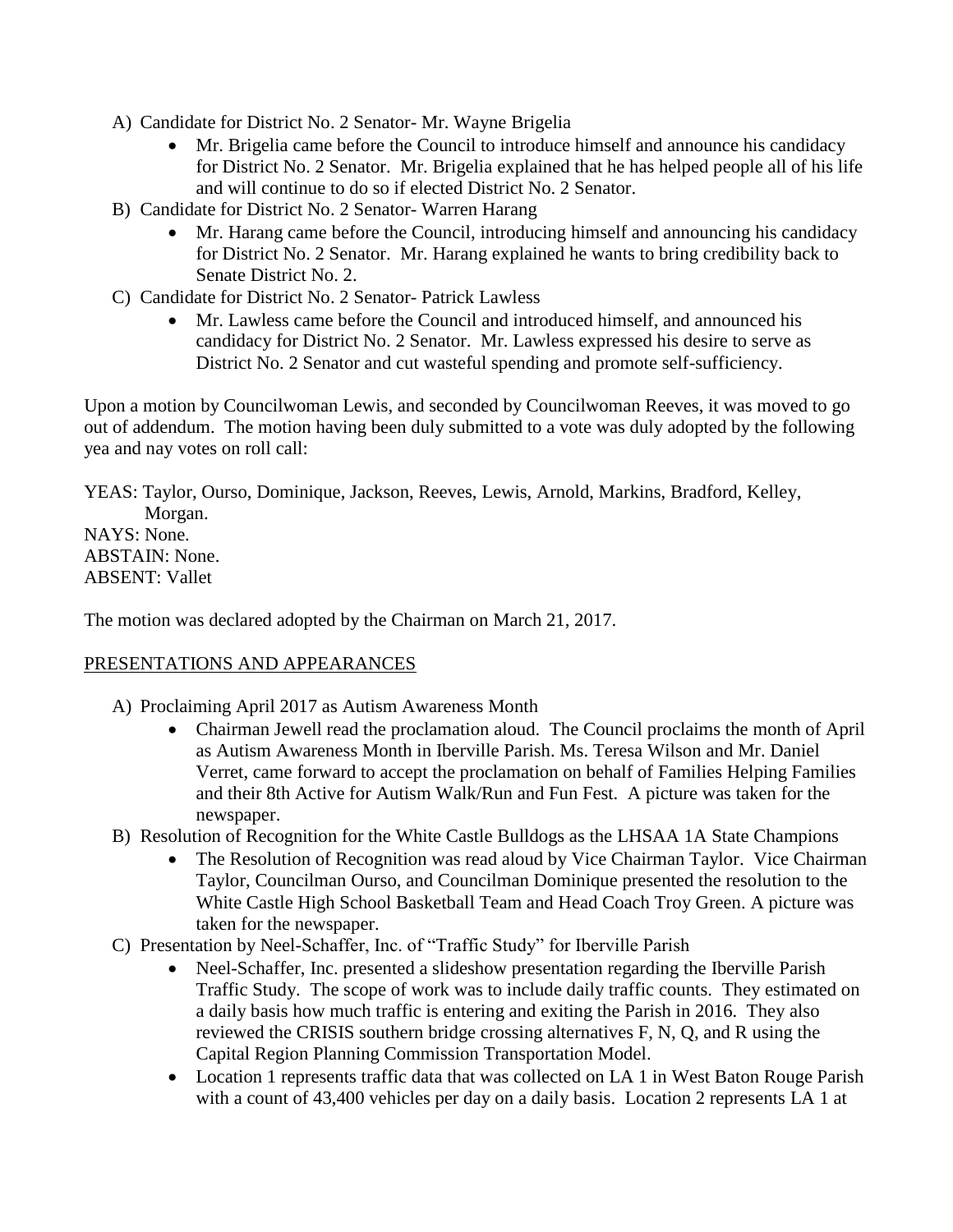the Iberville Parish line with 31,600 vehicles and 3,100 vehicles on River Road. Location 3 is located on LA 1 south of White Castle and that daily traffic count was 11,500. Location 4 represents counts on the East side of the river. At the East Baton Rouge and Iberville Parish line on LA 30 there were 16,500 vehicles per day. There were 2,200 vehicles per day on the River Road. Location 5 represents counts along the Ascension Parish and Iberville Parish line: LA 74 with 9,500 vehicles, LA 30 with 8,700 vehicles, and River Road with 4,500 vehicles per day.

 East Iberville has 25,400 daily trips entering and exiting the Parish. West Iberville has 41,000 daily trips entering and exiting the Parish. Up to 77% of traffic projected to use the new bridge will be to/from Iberville Parish.

# APPROVAL OF MINUTES

Upon a motion by Councilwoman Reeves, and seconded by Councilman Taylor, it was moved to make a correction to the minutes to include Councilwoman Anne Reeves' name in place of Edwin Reeves, Jr. to the minutes of February 21, 2017 and approve as corrected.

The motion having been duly submitted to a vote was duly adopted by the following yea and nay votes on roll call:

YEAS: Taylor, Ourso, Dominique, Jackson, Reeves, Lewis, Arnold, Markins, Bradford, Kelley, Morgan. NAYS: None. ABSTAIN: None. ABSENT: Vallet.

The motion was declared adopted by the Chairman.

# PRESIDENT'S REPORT

President Ourso reported on the following:

- President Ourso congratulated the White Castle High Bulldogs on their new title as the LHSAA 1A State Champions. He will make a donation to the White Castle High Bulldogs to help pay for their State Champion rings. He will also match the donations made by the Iberville Parish School Board.
- He discussed the previously presented traffic study findings. There are over 29,000 residents in Iberville Parish. The majority of the traffic coming through our Parish are workers that work in our industry but live in surrounding Parishes. On Thursday, there will be a meeting with the Secretary of Transportation, Dr. Shawn Wilson and the 4 surrounding Parish Presidents to discuss the traffic findings.
- Three Town Hall meetings for the Parks & Recreation system improvements have concluded and there are three more to go. There will be a final summary from a design group once the meetings have been completed.
- The Iberville Parish Pet Awareness Day at the Mike Zito Multi-Purpose Center will be on April 8, 2017 from 10 am to 3 pm. There will be an Easter Egg Hunt, Rabies Clinic, Pet Adoptions, and more.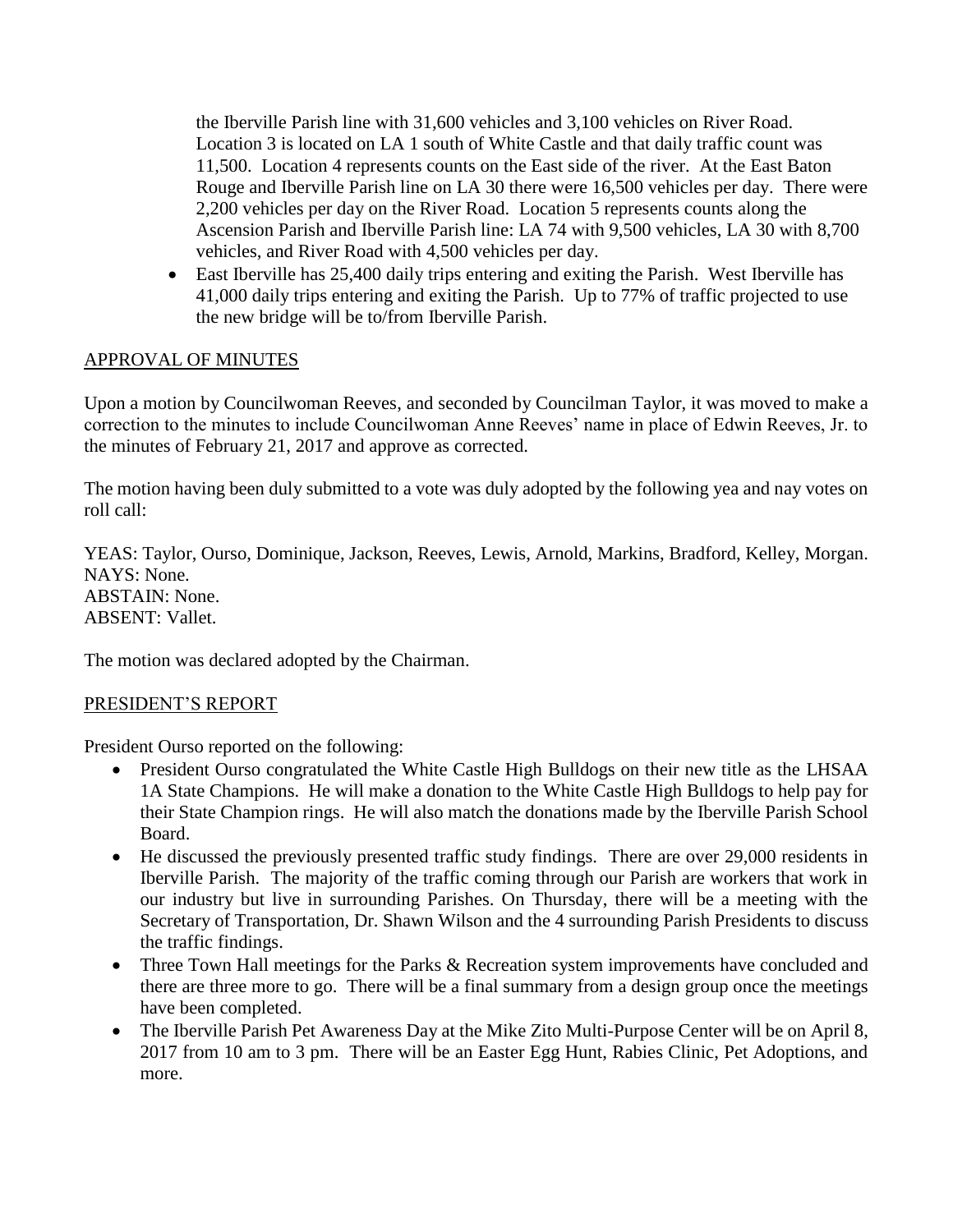- Our Animal Control recently adopted out and delivered 22 dogs to Virginia. The Parish's Animal Shelter is a no kill shelter.
- The Office of Emergency Preparedness is requesting everyone to register their cell phone with 911 to receive emergency alerts on their cell phones.
- The COA in Maringouin is currently being designed and will go out for bid soon.
- The old Williams Park is being donated to the City of St. Gabriel, the Parish spent  $$12,000 -$ \$15,000 to update the park before the donation.
- CAO, Mr. Edward Songy, went to the Waterworks District No. 3 office to meet with the Board members to discuss abolishing the District, and they fully understood and agreed.
- A packet was presented to the Council with applications for 2 summer workers. Please return applications to the Human Resources Department.
- The Iron Farms Canal will go out for bid soon and should be completed by the end of the summer.
- The Alligator Bayou renovations will go out for bid in June for the \$2.5 million project.
- The aqua damns have been ordered for Manchac Road in St. Gabriel. The Parish purchased over 17,000 feet for \$300,000 without the help of FEMA. The Parish will now be able to protect its residents on the east side of the river should another flooding disaster occur. The Parish might have to invest in a storage building on the east side of the river to protect and maintain the aqua damns.
- The work in the Clerk of Courts' office is going quickly. The ceiling grids are being reinstalled and the walls are being re-painted, and the flooring is being replaced. It should be complete in the next 45 days.
- There are elections coming up and will put the HVAC renovations on hold.

Councilman Kelley asked for an update on the bridge on Gracie Lane. President Ourso stated it has to be rebuilt and a right of way had to be acquired from the Schwing family. The northern bridge's contract has been signed with Tullier Contractors.

There will be a meeting with LA DOTD in April to discuss the Hwy 3066 transfers from last year and what the roadway will look like.

# CHAMBER OF COMMERCE REPORT

Mr. Hank Grace stated the large project in St. Gabriel has been put on hold. The State offered that project the Industrial Tax Exemption program where the local government can offer a reduced tax rate and its tied up in the court of appeals right now with Cameron Parish. A company in St. Gabriel is looking to expand their warehouse.

# FINANCIAL REPORT

Mr. Randall Dunn explained the Finance Department is currently working on the annual audit.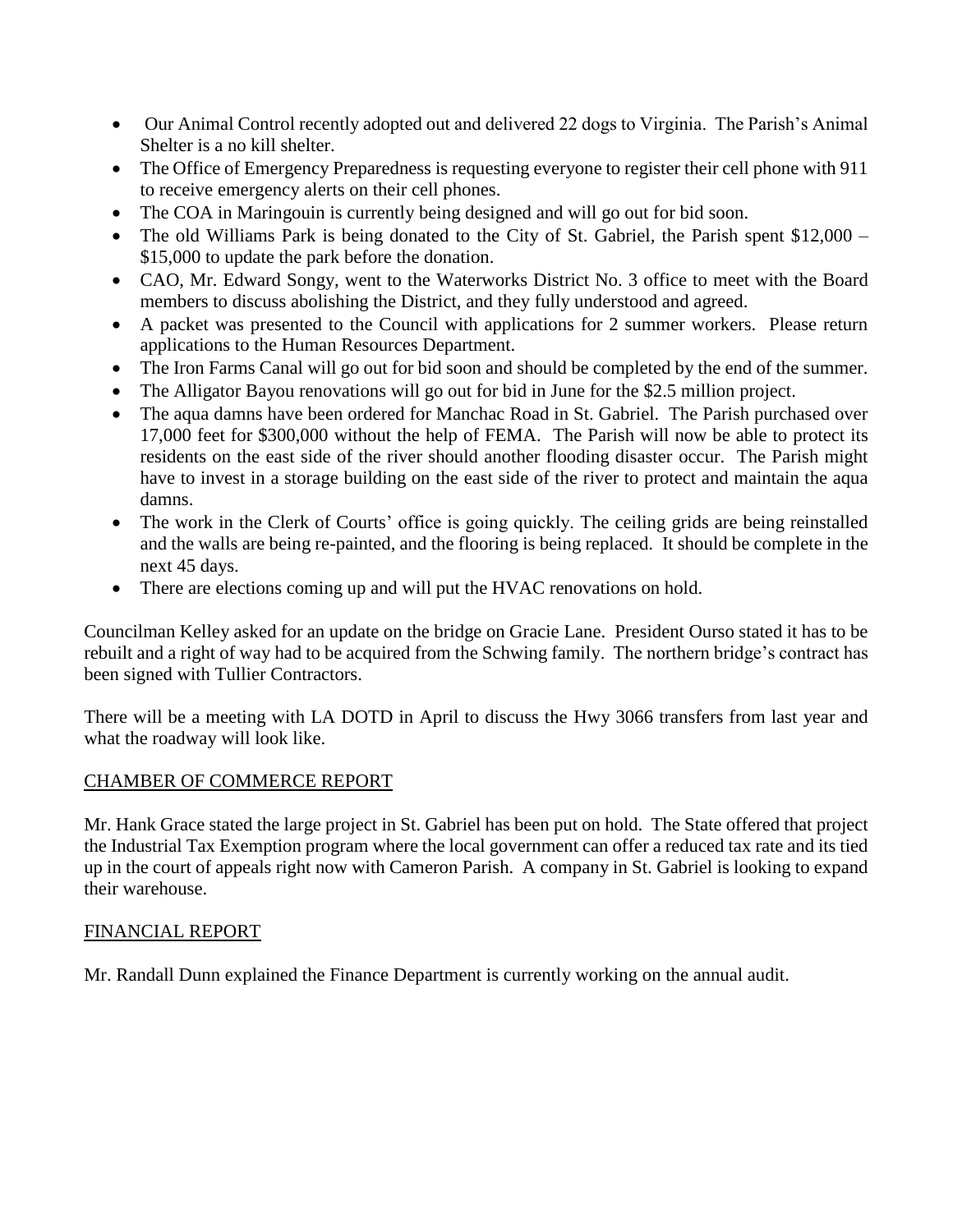#### **ORDINANCE IPC# 005-17**

## **ORDINANCE TO TRANSFER PARCEL OF LAND (WILLIAMS STREET) PARK LOCATED INTERSECTION OF LA. HIGHWAY 75 AND WILLIAMS STREET TO THE CITY OF ST. GABRIEL**

WHEREAS, the Iberville Parish Council owns a parcel of immovable property located in the City of St. Gabriel at the intersection of Williams Street and La. Highway 75, which is more particularly identified on the Map and Exhibit A attached hereto and made part hereof.

WHEREAS, Iberville Parish Home Rule Charter Section 2-11 provides that an ordinance shall be required to dispose of any real property on behalf of the Parish.

WHEREAS, the 1.75 acre tract of land being transferred herein was acquired from the Iberville Parish School Board on January 5, 1979 by virtue of a "Dation En Paiement" filed of record at CB 281, En. 116. There is currently located on the parcel of land a small building utilized as a voting precinct and the land is also utilized as a public park maintained by the City of St. Gabriela and Iberville Parks and Recreation District.

WHEREAS, the City of St. Gabriel has requested that the parcel of land be transferred from the Iberville Parish Council to the City so that the City can expand its recreational programs and services at the "Williams Street Park" to better provide services and enhance the growth and development within the City of St. Gabriel. The Consideration for this transfer of land shall be the benefits to be provided by the City to enhance the growth and development of the City and to provide and maintain the property is good shape and to continue the maintenance and operation of the voting precinct and Public Park for all citizens of Iberville Parish. The City will also enter into a cooperative endeavor agreement with IPRD for enhancing and continued use of the recreational facilities at the site.

WHEREAS, in the event the property shall not be utilized as a voting precinct and public park, the property shall revert back to the ownership of the Iberville Parish Council, unless the Parish grants expression for utilization of the land for some other lawful public purpose.

NOW, THEREFOR, BE IT ORDAINED AS FOLLOWS: that the Iberville Parish President, J. Mitchell Ourso, Jr. is hereby authorized to execute any and all documents for the transfer of the parcel of land herein identified to the City of St. Gabriel for the purposes specified herein and in accordance with Louisiana law.

The foregoing ordinance which was previously introduced at the meeting of the Iberville Parish Council on February 21, 2017 and a summary thereof having been published in the official journal on March 16, 2017 the public hearing on this ordinance held on the 21st day of March, 2017, at 6:00 p.m., in the Council Meeting Room, 58050 Meriam Street, Plaquemine, Louisiana, was brought up for final passage with a motion by Councilwoman Reeves, and seconded by Councilwoman Lewis, having been duly submitted to a vote, the ordinance was duly adopted by the following yea and nay vote on roll call: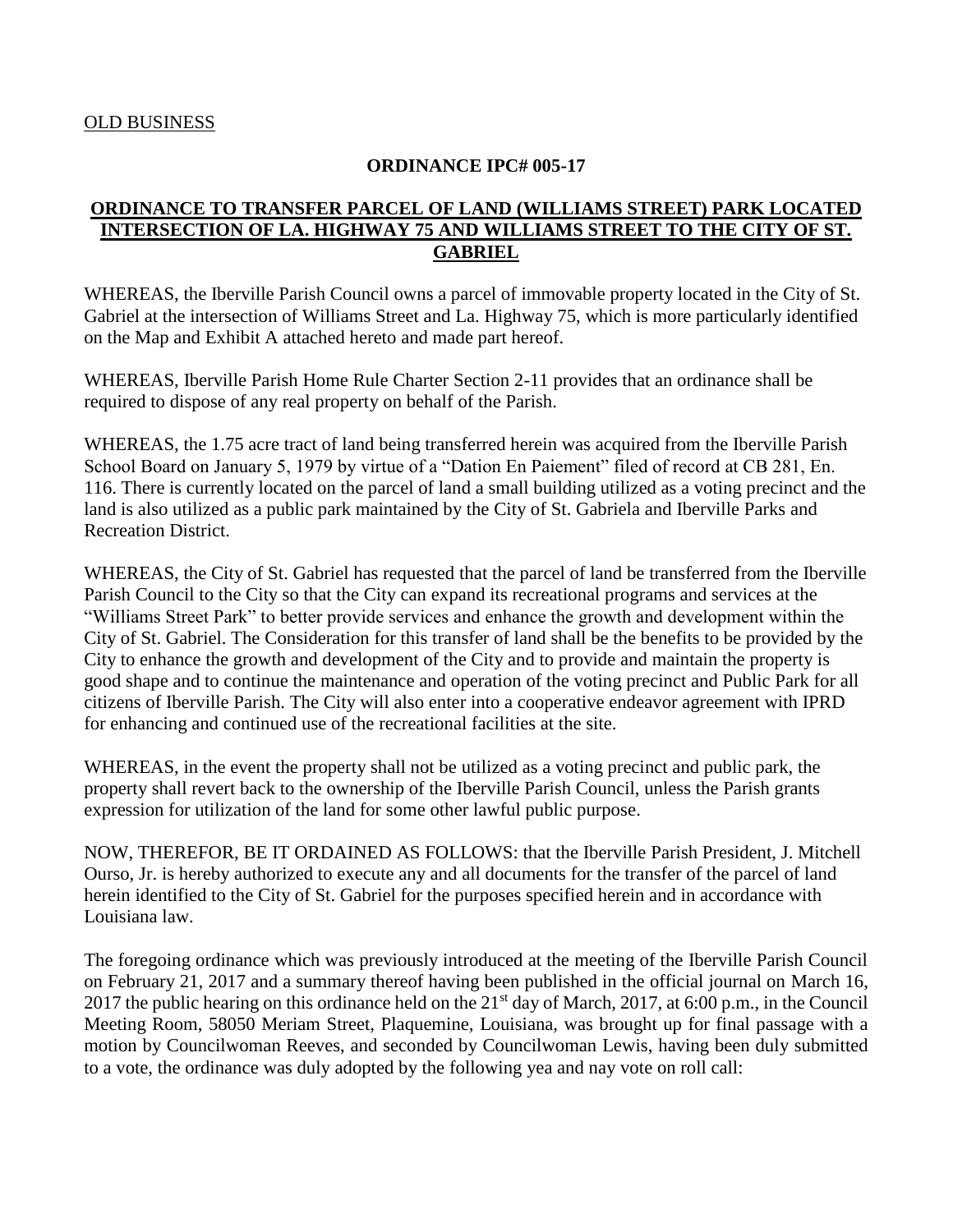YEAS: Taylor, Ourso, Dominique, Jackson, Reeves, Lewis, Arnold, Markins, Bradford, Kelley, Morgan. NAYS: None. ABSTAIN: None. ABSENT: Vallet.

The ordinance was declared adopted by the Chairman on the  $21<sup>st</sup>$  day of March, 2017.

Councilman Jackson stated the property that was donated is beautiful and the City of St. Gabriel appreciates this donation. He explained that President Ourso and staff made tremendous improvements to the park.

#### NEW BUSINESS

A) Introduction of Ordinances

The following ordinances were introduced by Mr. Songy:

- 1) Ordinance authorizing the Parish of Iberville, State of Louisiana, to enter into a Cooperative Endeavor Agreement with Waterworks District No. 3 of the Parish of Iberville, State of Louisiana; approving the form and terms of such agreement; and providing for other matters in connection therewith
- 2) Ordinance abolishing Waterworks District No. 3 of the Parish of Iberville, State of Louisiana, in accordance with and as authorized by Section 3811 of Title 33 of the Louisiana Revised Statutes of 1950, as amended; and providing for other matters in connection therewith

Upon a motion by Councilman Taylor, seconded by Councilman Arnold, it was moved that a public hearing be held on Tuesday, April 18, 2017 at 6:00 p.m. on the introduced ordinances.

The motion having been duly submitted to a vote, was duly adopted by the following yea and nay votes on roll call:

YEAS: Taylor, Ourso, Dominique, Jackson, Reeves, Lewis, Arnold, Markins, Bradford, Kelley, Morgan. NAYS: None. ABSTAIN: None. ABSENT: Vallet.

The motion was declared adopted by the Chairman on March 21, 2017.

#### RESOLUTION COMMITTEE REPORT

The Resolution Committee met on Tuesday, March 21, 2017 at 6:04 p.m., followed by the roll call with the following Resolution Committee Members only in attendance: Reeves, Arnold, Kelley, Markins, Jackson, Morgan, Dominique.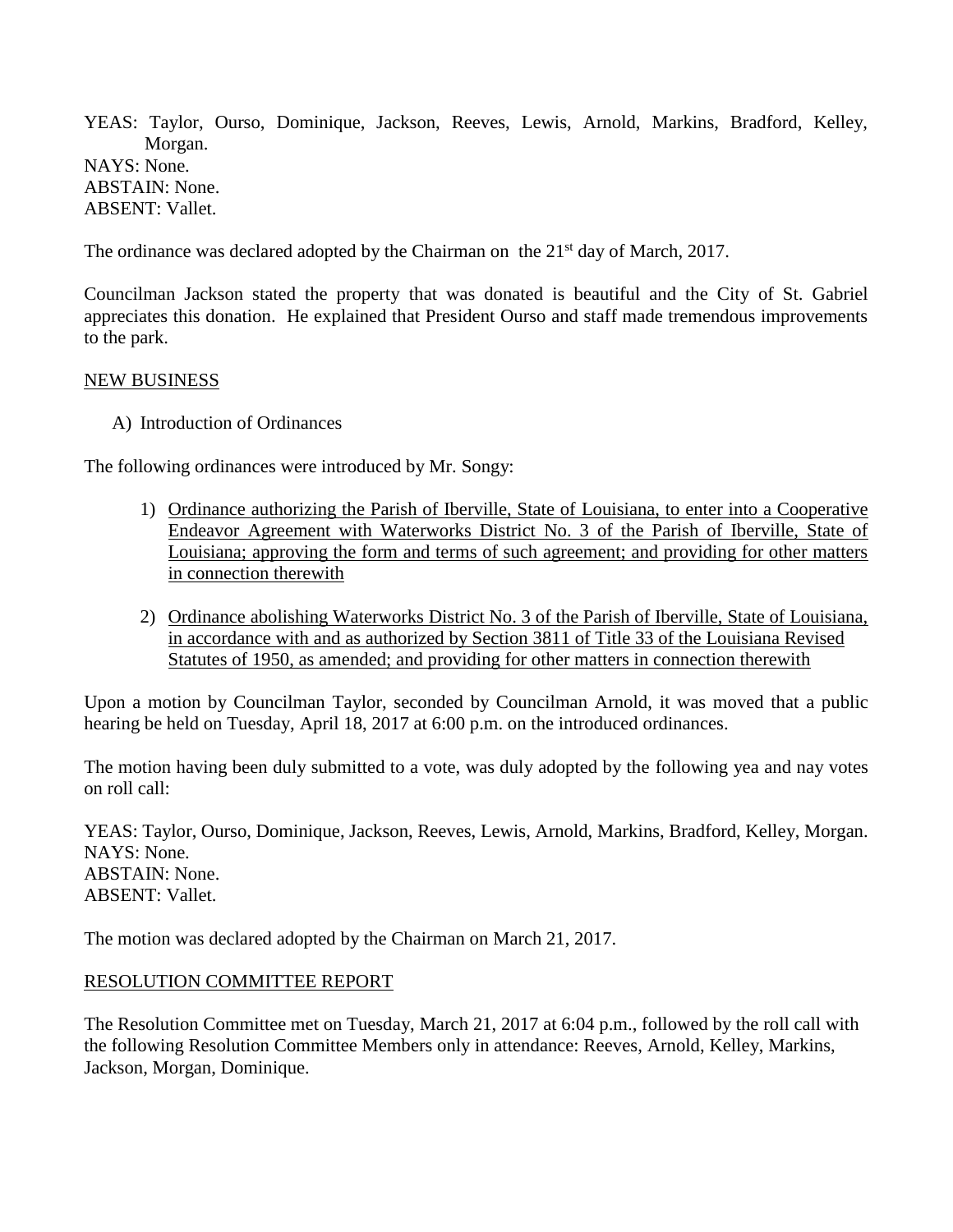Absent: Vallet, Lewis.

The following resolutions were read aloud by Mr. Songy:

- A) Resolution adopting the citizen participation plan as required by the State of Louisiana Division of Administration Community Development Block Grant
- B) Resolution authorizing the President to hold a public hearing to obtain citizen input related to the FY 2018/2019 State of Louisiana Division of Administration Community Development Block Grant Program

Councilman Markins made a recommendation to forward the resolutions to the regular meeting, seconded by Councilman Arnold. The recommendation having been duly submitted to a vote was duly adopted by the following yea and nay votes on roll call by Resolution Committee Members only:

YEAS: Reeves, Arnold, Kelley, Markins, Jackson, Morgan, Dominique. NAYS: None. ABSTAIN: None. ABSENT: Vallet, Lewis.

The recommendation was declared adopted by the Chairman to forward these items to the regular meeting.

During the Regular Meeting:

# **RESOLUTION IPC# 2017-006**

## **RESOLUTION ADOPTING THE CITIZEN PARTICIPATION PLAN AS REQUIRED BY THE STATE OF LOUISIANA DIVISION OF ADMINISTRATION COMMUNITY DEVELOPMENT BLOCK GRANT**

The following resolution was introduced by Councilwoman Reeves and seconded by Councilman Bradford.

WHEREAS, the Iberville Parish Council has been informed that the State of Louisiana, Division of Administration, CDBG Section will be accepting applications for FY 2018/2019 Louisiana Community Development Block Grants; and

WHEREAS, the State is requiring communities to revise existing Citizen Participation Plans to conform to current HUD regulations.

NOW THEREFORE BE IT RESOLVED, that the attached Citizen Participation Plan dated March 21, 2017 is hereby adopted and will supersede all previously adopted Citizen Participation Plans.

The above resolution was duly adopted in regular session this  $21<sup>st</sup>$  day of March, 2017, by the following vote on roll call;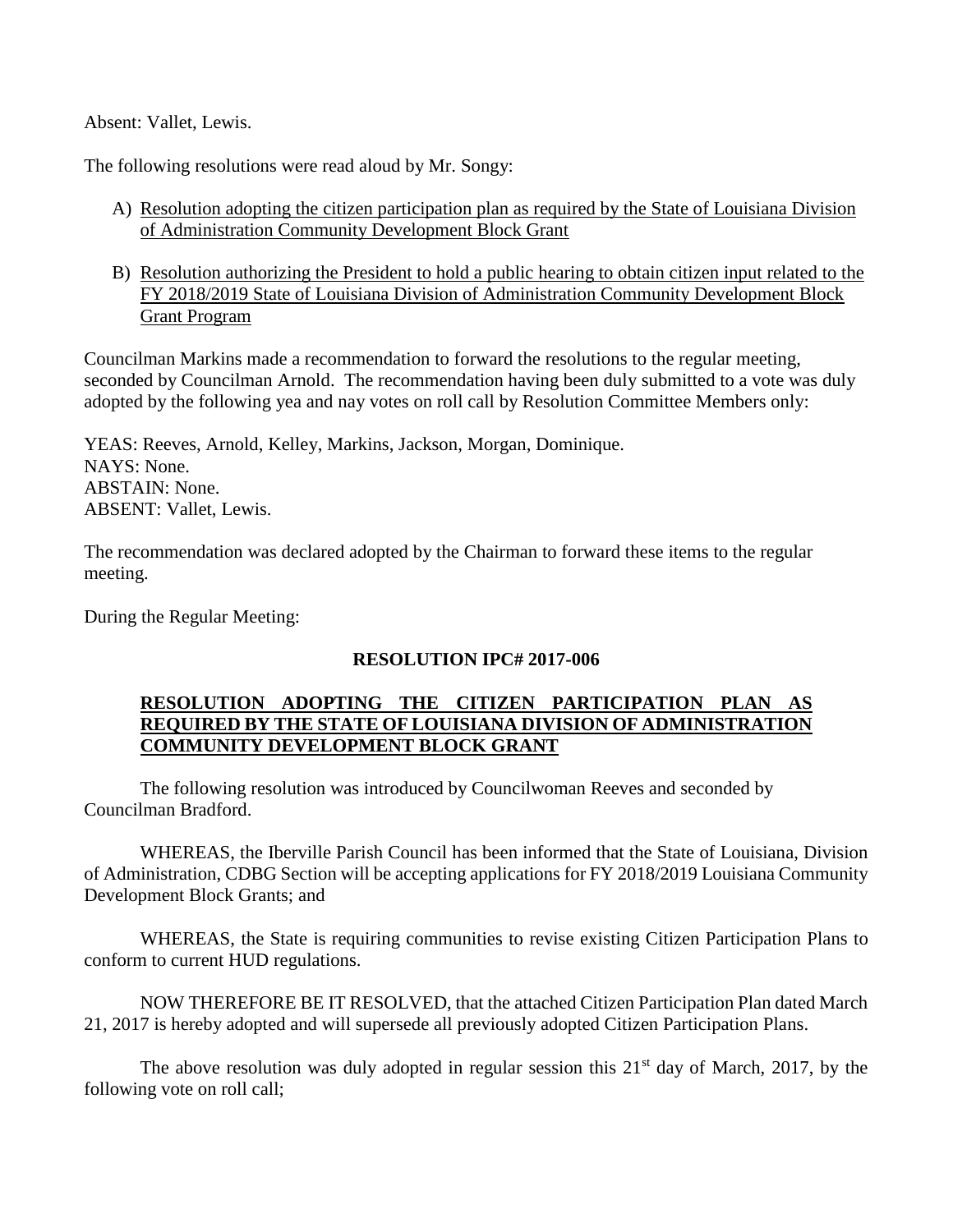YEAS: Taylor, Ourso, Dominique, Jackson, Reeves, Lewis, Arnold, Markins, Bradford, Kelley, Morgan. NAYS: None. ABSTAIN: None. ABSENT: Vallet.

The resolution was declared adopted by the Chairman on the 21<sup>st</sup> day of March, 2017.

#### **RESOLUTION IPC# 2017-007**

## **RESOLUTION AUTHORIZING THE PRESIDENT TO HOLD A PUBLIC HEARING TO OBTAIN CITIZEN INPUT RELATED TO THE FY 2018/2019 STATE OF LOUISIANA DIVISION OF ADMINISTRATION COMMUNITY DEVELOPMENT BLOCK GRANT PROGRAM**

The following resolution was introduced by Councilwoman Reeves and seconded by Councilman Bradford.

WHEREAS, the Iberville Parish Council has been informed that the State of Louisiana, Division of Administration, CDBG Section will be accepting applications for FY 2018/2019 Louisiana Community Development Block Grants (LCDBG); and,

WHEREAS, the Iberville Parish Council acknowledges that the Louisiana Community Development Block Grant program is an excellent source of funding for needed community improvements;

NOW, THEREFORE BE IT RESOLVED, that the President is hereby authorized to hold a Public Hearing on April 18, 2017 at 6:00 p.m. in the Council Chamber Room, 2<sup>nd</sup> Floor, Courthouse, 58050 Meriam Street, Plaquemine, LA to obtain citizen views on community needs;

The above resolution was duly adopted in regular session this  $21<sup>st</sup>$  day of March, 2017, by the following vote on roll call;

YEAS: Taylor, Ourso, Dominique, Jackson, Reeves, Lewis, Arnold, Markins, Bradford, Kelley, Morgan. NAYS: None. ABSTAIN: None. ABSENT: Vallet.

The resolution was declared adopted by the Chairman on the 21<sup>st</sup> day of March, 2017.

President Ourso wanted to mention there are 49 properties to be condemned within the Parish. There are 19 blighted properties that have received letters. There have been 9 cases to appear before the Hearing Officer and only one person has appealed and will go before the court.